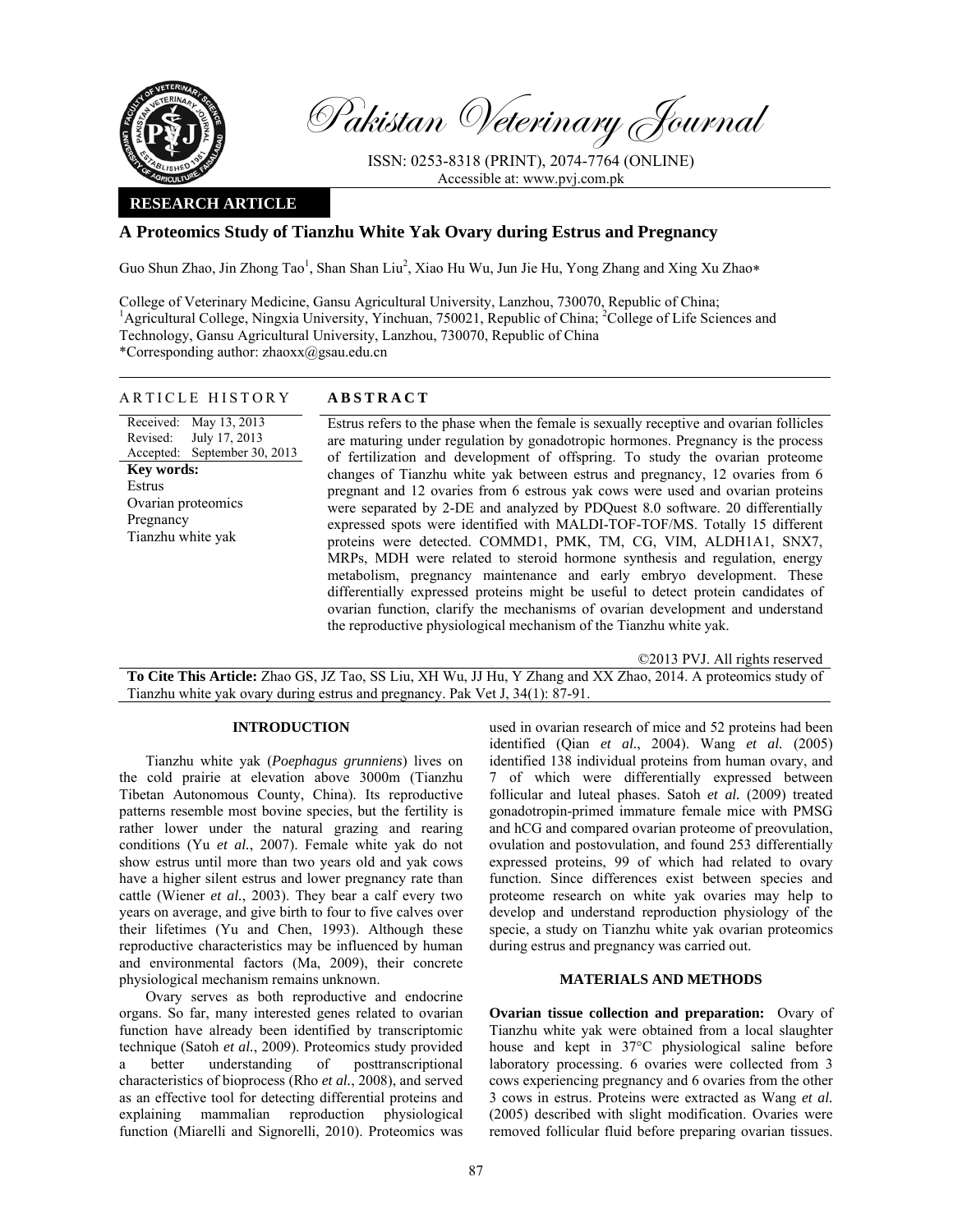Then ovary tissues were physically homogenized on ice with 1 mol/L EDTA,  $4\%$  (3-[(3-Cholamidopropyl) dimethylammonio]-1-propanesulfonate), 8 mol/L urea and 100 mmol/L DL-Dithiothreitol (DTT) incubated for 1 hour at 4°C, vortexed for 30 s every 20 min. Then centrifuged at 12,000 g for 20 min at 4°C and discarded the supernatant prior to a repeated centrifugation.

**Two-dimensional gel electrophoresis:** Two-dimensional gel electrophoresis (2-DE) was carried out according to BioRad (Hercules, CA, USA) protocols. Briefly, protein concentration was determined by modified Bradford assay. Samples were then diluted with hydration solution and centrifuged at 10,000 g for 5 min. Carefully applied the supernatant to a 17 cm gel strips (pH 3-10, NL, Bio-Rad) in a protean IEF cell (Bio-Rad) for isoelectric focusing (IEF) following the program: 50 V for 14 h; 1 h at 250 V; 1 h at 1000 V; 6 h at 9000 V; 80,000 Vh at 9000 V.

After IEF, gels were equilibrated in 6 ml equilibration buffer [20% glycerol, 130 mM DTT, 50 mM Tris-HCl (pH 8.8), 2% SDS, 6 M urea] for 15 min. The equilibration was repeated with DTT replaced by 2.5% iodoacetamide for another 15 min. Gels were applied to a 1 mm 12% SDS-PAGE gel after rinsed. The second dimension electrophoresis was performed in Protean II xi cell (BioRad) following the program: 50V for 1h, at 200V until finished.

**Staining and image analysis:** Gels were stained with coomassie brilliant blue G-250 and then scanned (UMAX, PowerLook 2100XL, Taiwan). The maps were analyzed with PDQuest 8.0 software (Bio-Rad).

**Spot identification:** Interested protein and polypeptide spots were excised for sequencing analysis by Beijing Protein Innovation (Beijing, China) and Shanghai Applied Protein Technology (Shanghai, China). Namely, spots were manually excised from the gel and analyzed by matrix-assisted laser desorption/ionization tandem timeof-flight mass spectrometry (MALDI-TOF/TOF-MS). Peptides were matched using MASCOT software with NCBI non-redundant protein database. Proteins were validated if the scores were above 60 or score C.I. was above 95%.

#### **RESULTS AND DISCUSSION**

In this study, triplicate gels of each sample were subjected to PDQuest 8.0 for difference analysis. Totally 33 spots were differentially expressed in a staining density of three-fold or more. The 20 obviously differential spots were characterized by mass spectrometry. Figure 1 shows the 2-DE map of Tianzhu white yak ovaries during estrus and pregnancy and 20 differentially expressed protein spots.

The result of mass spectrum shows that these 20 spots represented 15 individual proteins. Table 1a and 1b show the differentially expressed spots represented proteins. Among them, spots 4, 5 and 7 are albumin, spots 2 and 9 are 60 kDa heat shock protein, spots 6, 15 and 16 are retinal dehydrogenase 1, and the others are identified as unique proteins. Albumin and an unnamed protein are specifically expressed during estrus. Zinc finger protein 48, mitochondrial ribosome protein and a heat shock protein 60 are specifically expressed after pregnancy. phosphomevalonate kinase, tropomyosin and two albumin are down-regulated after pregnancy. The other proteins are up-regulated after pregnancy. The intimate change in the content of every protein between estrus and pregnancy are shown in Fig. 2.

**Specifically expressed proteins during estrus:** In this study, one albumin was specifically expressed during estrus and the other two albumins were up-regulated during estrus. Elzanaty *et al*.(2007) found that seminal plasma albumin was associated with sperm morphology. However, no report indicates whether albumin is related to follicular development or oocyte maturation. There are many developmental follicles during estrus, and albumin is one main protein of follicular fluid (Angelucci *et al.*, 2006). Although the antral follicle have been punctured to remove follicular fluid before preparing the ovary tissues, it's difficult to exclude the possibility that there are still a few residual. So, specifically expressed/increased albumin may also be related to follicular fluid.

**Specifically expressed proteins after pregnancy:**  Mitochondrial ribosome protein (MRPs), located in the mitochondrial matrix, is responsible for the synthesis of 13 proteins related to oxidative phosphorylation in eukaryotic cells (Sharma *et al.*, 2003; Mears *et al.*, 2006). But in this study, MRPs was specifically expressed after pregnancy. In the germplasm of *Drosophila* embryos, mitochondria-type ribosomes were detected outside the mitochondria and it is important for germ-line formation (Amikura *et al.*, 2001). Whether MRPs function in Tianzhu white yak and *Drosophila* are similar still needs further study.

**Down-regulated proteins after pregnancy:** In this study, the content of phosphomevalonate kinase (PMK) during estrus is nearly 100 times more than during pregnancy. PMK catalyzes the rate-limiting step in isoprenoid/sterol biosynthesis from mevalonate, and it can provide a variety of products, such as sterols, vitamin K, retinol, carotenoids, ubiquinone (Chang *et al.*, 2008). Cholesterol is the precursor of adrenal cortical hormone, estrogens and androgen (Boonsri *et al.*, 2012). So, PMK may be related to steroid hormone biosynthesis. In human lymphoblast subcultured, PMK is regulated by sterol. The consumption of steroid hormones is increasing after pregnancy, but the level of estrogens and androgen precursor is decreasing. Thus, PMK may be regulated by sterol through feedback inhibition in ovary of yak cows, which means, PMK will inhibit sterol's biosynthesis when the level of PMK rise to a certain amount.

Tropomyosin (TM), an actin-binding protein, was down-regulated after pregnancy in this study. Ben-Ze'ev *et al.* (1989) also found that the mRNA level of TM decreased during ovarian luteinization (luteal, preantral and preovulatory stage) in rat. It has been reported that TM is indispensable for kinesin binding to the ribonucleoprotein complexes in *Drosophila* oocyte. In the study of FSH induced the differentiation of an immature undifferentiated rat ovary granulosa (ROG) cell line, tropomyosin-4 was found has a key role in intracellular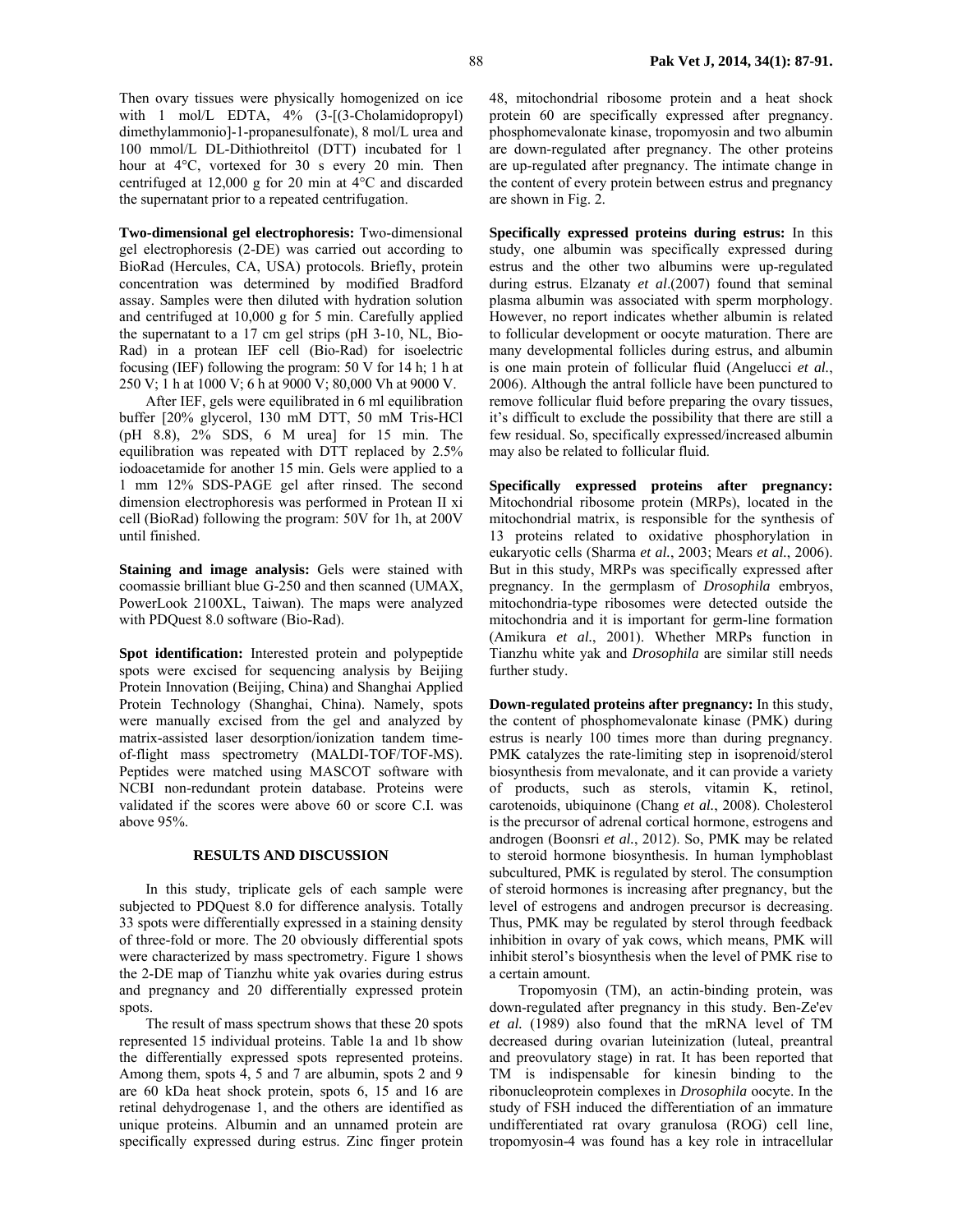**Table 1a:** Identification of differential proteins in white yak ovary during estrus and pregnancy by MALDI-TOF/TOF-MS

| Spot No         | Protein name                                           | Accession | pl/MW         | (%)<br>Coverage | Score | Phase |
|-----------------|--------------------------------------------------------|-----------|---------------|-----------------|-------|-------|
|                 | Zinc finger protein 48 [Pan paniscus]                  | 397472014 | 9.83 (137168) | 20              | 83    |       |
|                 | 60 kDa heat shock protein, mitochondrial               | 296439571 | 4.73 (29133)  | 45              | 136   |       |
|                 | Human Phosphomevalonate Kinase                         | 194709154 | 6.49 (23360)  | 47              | 52    | E&P   |
|                 | retinal dehydrogenase I [Bos taurus]                   | 27806321  | 6.24 (55426)  | 45              | 144   | E&P   |
|                 | ALB protein [Bos taurus]                               | 154425704 | 5.95 (71244)  | 28              | 84    | P     |
|                 | unnamed protein product [Homo sapiens]                 | 221045918 | 4.83 (46936)  | 33              | 125   |       |
| $\overline{10}$ | COMM domain-containing protein 1-like [Papio anubis]   | 402891016 | 10.09 (10138) | 52              | 65    | E&P   |
|                 | SNX7 protein [Bos taurus]                              | 158455095 | 4.99 (45315)  | 29              | 75    | E&P   |
| 12              | The Mammalian Mitochondrial Ribosome                   | 99032321  | 10.41(7555)   | 44              | 41    |       |
| $\overline{13}$ | mitochondrial malate dehydrogenase 2, NAD [Bos taurus] | 89574145  | 7.7 (30388)   | 36              | 76    | E&P   |
| 14              | aldehyde dehydrogenase, mitochondrial precursor [Bos   | 15496214  | 7.55 (57073)  | 43              | 134   | E&P   |
| 15              | retinal dehydrogenase I [Bos taurus]                   | 27806321  | 6.24 (55426)  | 39              | 88    | E&P   |
| 16              | retinal dehydrogenase I [Bos taurus]                   | 27806321  | 6.24 (55427)  | 57              | 138   | E&P   |
| 17              | mCG148265 [Mus musculus]                               | 148704773 | 12.18 (7303)  | 62              | 46    | E&P   |

Spot No. is number of protein spot in Figure 2; Accession is accession number from the NCBInr database; Score is based on NCBInr database using the MASCOT searching program (>60 score was considered statistically significant). Phase is the phase of protein detected, E represents the estrus, P represents the pregnancy.

**Table 1b:** Identification of differential proteins in white yak ovary during estrus and pregnancy by MALDI-TOF/TOF-MS.

|    | Spot No Protein name                                                    | Accession | pl/MW                    | Score C.I.% Score Phase |          |
|----|-------------------------------------------------------------------------|-----------|--------------------------|-------------------------|----------|
|    | Serum Albumin                                                           | 367460260 | 5.6 (68415.6)            | 100                     | 812 E&P  |
|    | Serum Albumin                                                           |           | 76445989 6.09 (55486.7)  | 100                     | 681 E&P  |
|    | 60 kDa heat shock protein, mitochondrial                                |           | 262205483 5.71 (61110.4) | 100                     | 1390 E&P |
| 18 | Bovine FI-Atpase Covalently Inhibited With 4-Chloro-7-Nitrobenzofurazan |           | 3660252 4.97 (51396.9)   | 100                     | 1040 E&P |
| 19 | vimentin [Bos taurus]                                                   |           | 110347570 5.06 (53752.1) | 100                     | 1060 E&P |
| 20 | tropomyosin beta chain-like, partial [Cricetulus griseus]               |           | 354485729 4.58 (29966.1) | 100                     | 611 E&P  |
|    | $\sim$ $\sim$ $\sim$ $\sim$<br>$\cdots$                                 |           |                          |                         |          |

Score C.I.% is based on NCBInr database using the MASCOT searching program (>95% score was considered statistically significant).





**Fig. 1:** 2-DE map of Tianzhu white yak ovaries. Ovarian proteins were separated by IPG strip (pI 3-10) and a 12% SDS-PAGE gel. The numbers (1-20) indicate the identified proteins (Table 1a, 1b).

morphogenesis, transportation and differentiation (Grieshaber *et al.*, 2003). And there is a 2.0 kb maternal cytoskeletal TM mRNA were transported into the oocyte during *Drosophila* oogenesis after it was synthetized in the nuese cells (Hales *et al.*, 1994). TM was expressed in both estrus and pregnancy of Tianzhu white yak. So, a high TM level during estrus may be related to the development of oocyte and granulosa and a low TM level during pregnancy may be related to oogenesis.

**Up-regulated proteins after pregnancy:** Heat shock protein 60 (HSP60) plays an important role in mitochondria protein folding processes. In rat, HSP60 was detected in developing fetal, newborn, postnatal, and pubertal testes and ovaries, and adult ovary and lutein cells (Paranko *et al.*, 1996). Di Felice *et al.* (2005) found that HSP60 precursor expression was constant in the whole ovarian cycle. In this study, the level of HSP60 in ovary of estrus is higher than it in pregnancy. Although HSP60 has an anti-apoptotic effect, and is connected with infertility, multiple genital duct diseases and is upregulated in ovarian cancer, the role of HSP60 in reproduction is currently unknown and requires further research.

Copper Metabolism Domain Containing 1 (COMMD1), as a COMMD family member, has multiple functions including copper metabolism and inhibits the activity of hypoxia-inducible factor 1 (HIF-1) (Van De Sluis *et al.*, 2010). Copper can promote estrogen and progestin secretion and is essential to the development of early embryos (Picco *et al.*, 2012). Van De Sluis *et al.*  (2007) compared homozygous COMMD1 null (COMMD1/) mice with normal mice, they found that the HIF-1 $\alpha$  of 9.5 days postcoitum (dpc) for COMMD1/embryos showed enhanced stability and the target gene exhibited higher transcriptional activity in COMMD1(-/-) mice, which induced a retardation of embryo development, placenta vascularization was absent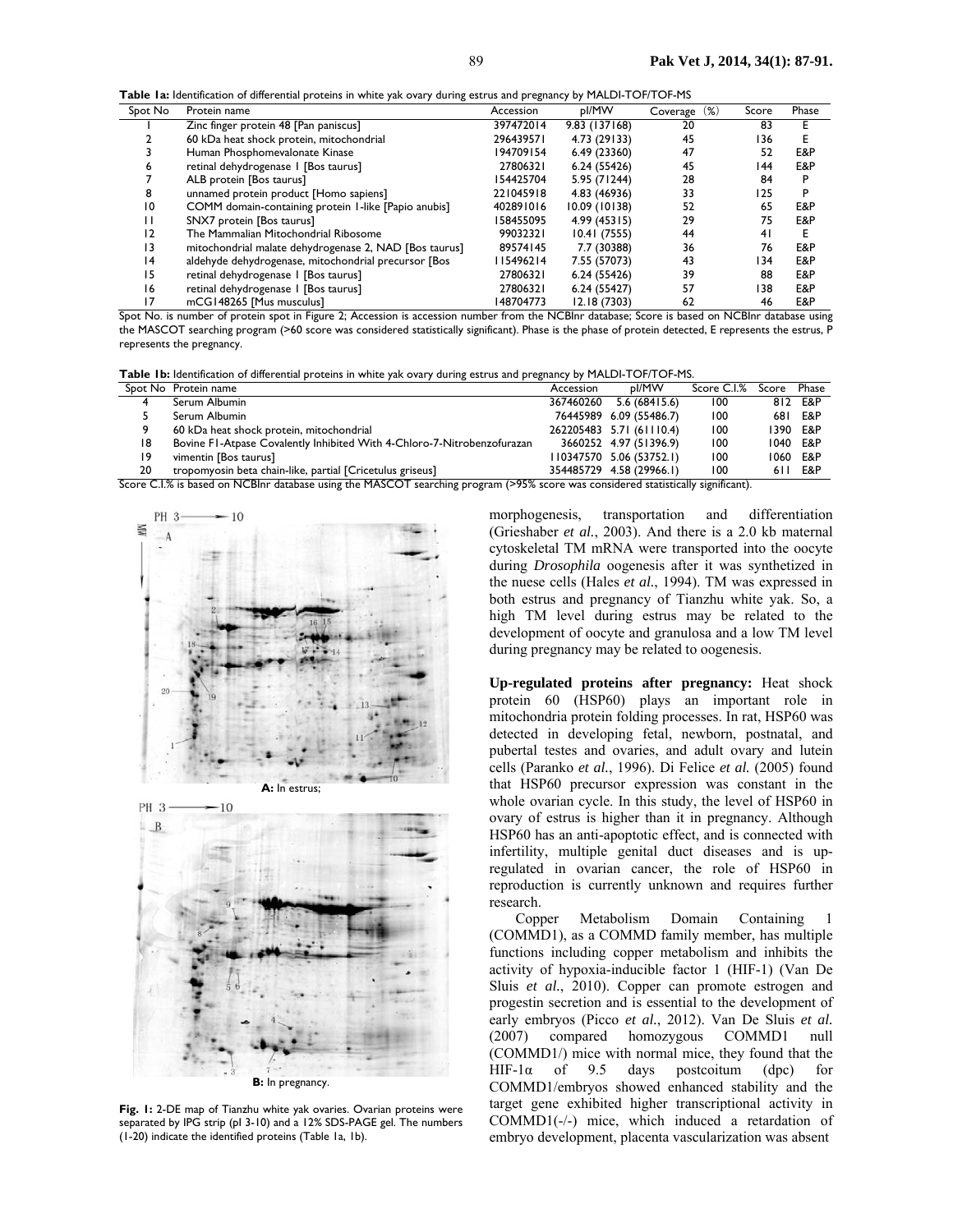

**Fig. 2:** Changes of the differentially expressed protein content between estrus and pregnancy. PPM is the relative volume intensities of protein spots calculated by PDQuest 8.0. Spot 1-20 are the differentially expressed proteins.2, 9 are 60 kDa heat shock protein; 4, 5, 7 are albumin; 6, 15, 16 are retinal dehydrogenase 1.



Fig. 3: A simple relationships diagram of some of differential expressed proteins.

and the embryo died in uterus between 9.5 and 10.5 dpc. Therefore, COMMD1 may regulate estrogen and progestin secretion by adjusting copper metabolism during estrus, and the up-regulation of COMMD1 in pregnant ovary indicates its potential role in maintaining pregnancy and embryo development of yak cows, but whether the copper metabolism is directly related to pregnancy and embryo development needs further study.

The function of sorting nexin (SNX) family proteins are mainly involved in protein transportation regulation during various processes, but many functions in vivo remained unknown. A study of zebrafish (Xu *et al.*, 2012) found that sorting nexin 7 (SNX7) is essential for embryonic liver development. The increased of SNX7 after pregnancy in this study suggests that SNX7 may also associate with early embryonic development of Tianzhu white yak.

Malate dehydrogenase (MDH), a key mitochondrial enzyme, catalyzes the reversible oxidation of malate to oxaloacetate in the process of citric acid cycle which generates energy. After white yak are pregnant, energy consuming in ovary was increased, and malate dehydrogenase 2 (MDH2) was up-regulated accordingly.

Aldehyde dehydrogenase (ALDH) is essential for retinoid metabolism. Retinoid is associated with steroid production, oocyte maturation, and early embryo development (Edassery *et al.*, 2010). In this study, ALDH was expressed during estrus and pregnancy suggests that it may be related to reproduction of yak cows by participate in retinoid metabolism. Large amounts of progestin are synthesized to maintain pregnancy, and retinoid can be used

for progestin synthesis, which caused ALDH up-regulation after pregnancy.

Retinal dehydrogenase 1 (ALDH1A1) is an upstream regulator of gonadal hormone synthetase CYP17 (Livera *et al.*, 2004). The increasing of ALDH1A1 after pregnancy of Tianzhu white yak suggests that which may be related to steroid hormone. We detected a kind of ALDH1A1 in three differentially expressed spots, one of which was down regulated after pregnancy and the other two were up regulated. The three different ALDH1A1 spots may be related to post-translational modification.

Chorionic gonadotrophic hormone (CG), gonadotropic hormone, was up regulated after pregnancy. CG is necessary for pregnancy, it stimulates corpora lutea to secret progestin and helps the uterus maintain a proper developmental state of embryonal nidation, promote the development of blastocysts, and sustain pregnancy.

F1-ATPase is the globular domain of the membranebound ATP synthase (F1F0-ATPase), and it can hydrolysis ATP to ADP and phosphate and vice versa. Further, 4 chloro-7-nitrobenzofurazan (NBD-Cl) inhibits ATP synthesis and hydrolysis by preventing subunit adoption to catalytic conformation (Orriss *et al*., 1998). So, NBD-Cl covalently inhibited F1-ATPase (F1-NBD) was up-regulated after pregnancy, which may be correlated with enhance control of ATPase metabolism in the pregnant ovary.

Vimentin (VIM) is a type III intermediate filament protein belonging to cytoskeleton components. In human ovary, VIM was up-regulated at pregnancy phase compared with estrus (Wang *et al.*, 2005). The similar result has been found in Tianzhu white yak, the VIM level was increased